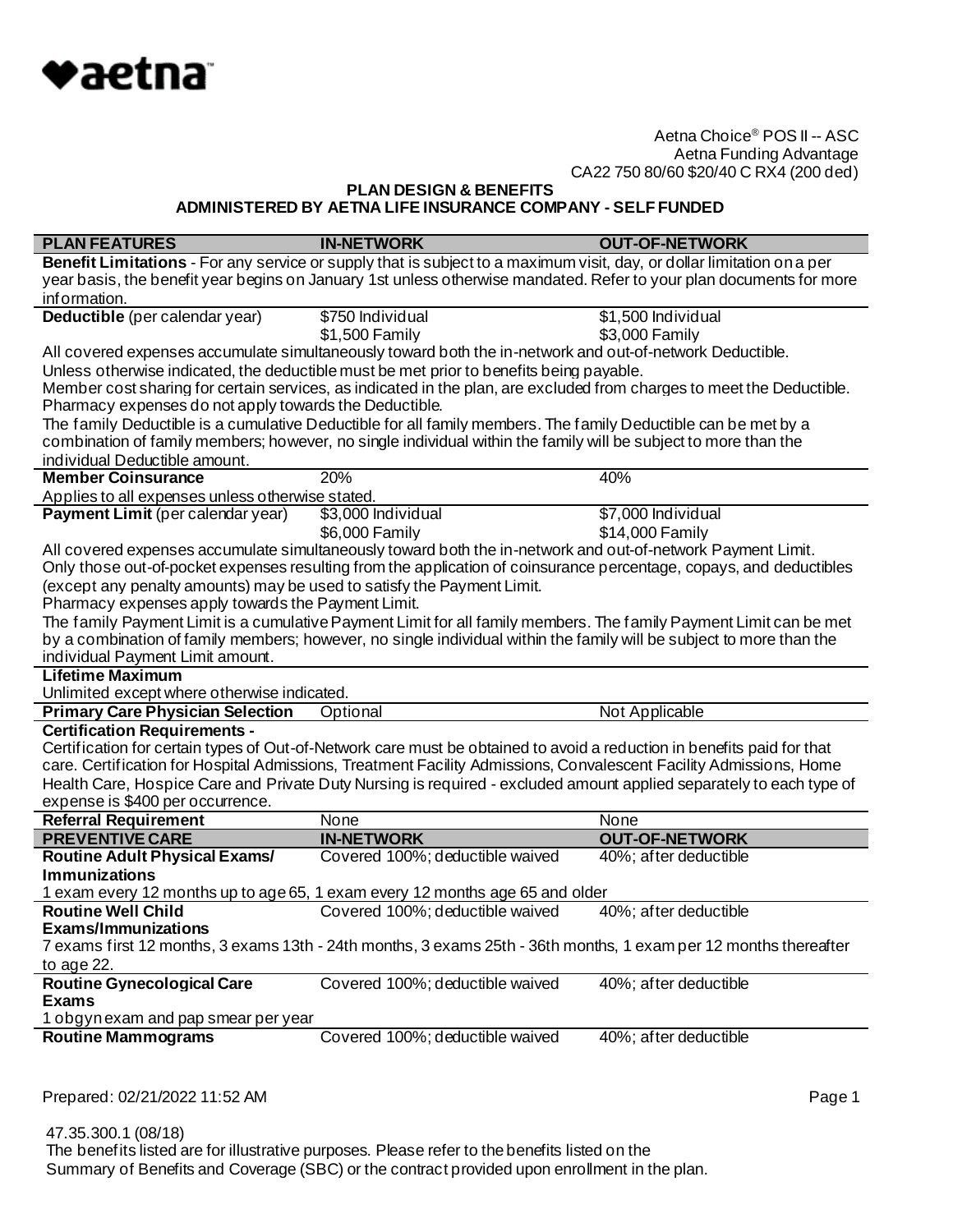

**PLAN DESIGN & BENEFITS ADMINISTERED BY AETNA LIFE INSURANCE COMPANY - SELF FUNDED**

|                                                                                                                 | Covered 100%; deductible waived                                                                                     | 40%; after deductible             |
|-----------------------------------------------------------------------------------------------------------------|---------------------------------------------------------------------------------------------------------------------|-----------------------------------|
|                                                                                                                 | Includes: Screening for gestational diabetes, HPV (Human-Papillomavirus) DNA testing, counseling for sexually       |                                   |
| transmitted infections, counseling and screening for human immunodeficiency virus, screening and counseling for |                                                                                                                     |                                   |
|                                                                                                                 | interpersonal and domestic violence, breastfeeding support, supplies and counseling.                                |                                   |
|                                                                                                                 | Contraceptive methods, sterilization procedures, patient education and counseling. Limitations may apply.           |                                   |
| <b>Routine Digital Rectal Exam</b>                                                                              | Covered 100%; deductible waived                                                                                     | 40%; after deductible             |
| Recommended: For covered males age 40 and over.                                                                 |                                                                                                                     |                                   |
| <b>Prostate-specific Antigen Test</b>                                                                           | Covered 100%; deductible waived                                                                                     | 40%; after deductible             |
| Recommended: For covered males age 40 and over.                                                                 |                                                                                                                     |                                   |
| <b>Colorectal Cancer Screening</b>                                                                              | Covered 100%; deductible waived                                                                                     | 40%; after deductible             |
| Recommended: For all members age 45 and over.                                                                   |                                                                                                                     |                                   |
| <b>Routine Eye Exams</b>                                                                                        | Covered 100%; deductible waived                                                                                     | 40%; after deductible             |
| 1 routine exam per 24 months.                                                                                   |                                                                                                                     |                                   |
| <b>Routine Hearing Screening</b>                                                                                | Covered 100%; deductible waived                                                                                     | 40%; after deductible             |
| <b>PHYSICIAN SERVICES</b>                                                                                       | <b>IN-NETWORK</b>                                                                                                   | <b>OUT-OF-NETWORK</b>             |
| <b>Office Visits to Primary Care</b>                                                                            | \$20 office visit copay; deductible                                                                                 | 40%; after deductible             |
| <b>Physician (PCP)</b>                                                                                          | waived                                                                                                              |                                   |
|                                                                                                                 | Includes services of an internist, general physician, family practitioner or pediatrician.                          |                                   |
| <b>Specialist Office Visits</b>                                                                                 | \$40 office visit copay; deductible                                                                                 | 40%; after deductible             |
|                                                                                                                 | waived                                                                                                              |                                   |
| <b>Hearing Exams</b>                                                                                            | <b>Not Covered</b>                                                                                                  | Not Covered                       |
| <b>Pre-Natal Maternity</b>                                                                                      | Covered 100%; deductible waived                                                                                     | 40%; after deductible             |
| <b>Walk-in Clinics</b>                                                                                          | \$20 copay; deductible waived                                                                                       | 40%; after deductible             |
|                                                                                                                 | <b>Designated Walk-in Clinics</b>                                                                                   |                                   |
|                                                                                                                 | Covered 100%; deductible waived                                                                                     |                                   |
|                                                                                                                 |                                                                                                                     |                                   |
|                                                                                                                 | Walk-in Clinics are free-standing health care facilities that (a) may be located in or with a pharmacy, drug store, |                                   |
|                                                                                                                 | supermarket or other retail store; and (b) provide limited medical care and services on a scheduled or unscheduled  |                                   |
|                                                                                                                 | basis. Urgent care centers, emergency rooms, the outpatient department of a hospital, ambulatory surgical centers,  |                                   |
| and physician offices are not considered to be Walk-in Clinics.                                                 |                                                                                                                     |                                   |
| <b>Allergy Testing</b>                                                                                          | Your cost sharing is based on the                                                                                   | Your cost sharing is based on the |
|                                                                                                                 | type of service and where it is                                                                                     | type of service and where it is   |
|                                                                                                                 | performed                                                                                                           | performed                         |
| <b>Allergy Injections</b>                                                                                       | Your cost sharing is based on the                                                                                   | Your cost sharing is based on the |
|                                                                                                                 | type of service and where it is                                                                                     | type of service and where it is   |
|                                                                                                                 | performed                                                                                                           | performed                         |
| <b>DIAGNOSTIC PROCEDURES</b>                                                                                    | <b>IN-NETWORK</b>                                                                                                   | <b>OUT-OF-NETWORK</b>             |
| Diagnostic X-ray                                                                                                | 20%; after deductible                                                                                               | 40%; after deductible             |
| (other than Complex Imaging Services)                                                                           |                                                                                                                     |                                   |
|                                                                                                                 | If performed as a part of a physician office visit and billed by the physician, expenses are covered subject to the |                                   |
| applicable physician's office visit member cost sharing.                                                        |                                                                                                                     |                                   |
| <b>Diagnostic Laboratory</b>                                                                                    | 20%; after deductible                                                                                               | 40%; after deductible             |
|                                                                                                                 | If performed as a part of a physician office visit and billed by the physician, expenses are covered subject to the |                                   |
| applicable physician's office visit member cost sharing.                                                        |                                                                                                                     |                                   |
| <b>Diagnostic Complex Imaging</b>                                                                               | 20%; after deductible                                                                                               | 40%; after deductible             |
|                                                                                                                 | If performed as a part of a physician office visit and billed by the physician, expenses are covered subject to the |                                   |
| applicable physician's office visit member cost sharing.                                                        |                                                                                                                     |                                   |
| <b>EMERGENCY MEDICAL CARE</b>                                                                                   | <b>IN-NETWORK</b>                                                                                                   | <b>OUT-OF-NETWORK</b>             |

47.35.300.1 (08/18)

 The benefits listed are for illustrative purposes. Please refer to the benefits listed on the Summary of Benefits and Coverage (SBC) or the contract provided upon enrollment in the plan.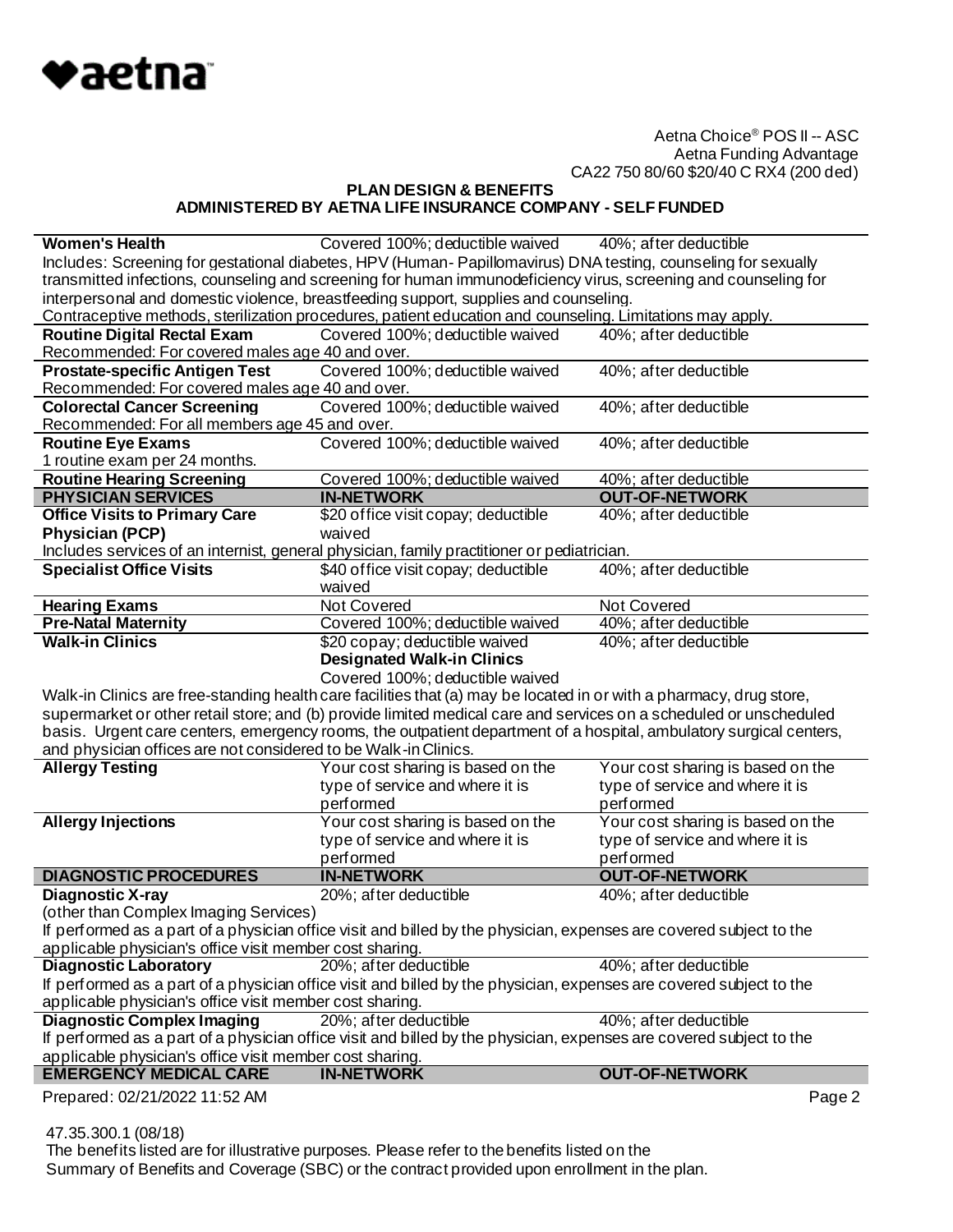

**PLAN DESIGN & BENEFITS**

## **ADMINISTERED BY AETNA LIFE INSURANCE COMPANY - SELF FUNDED**

| <b>Urgent Care Provider</b>                                                                                                   | \$50 office visit copay; deductible                                                    | 40%; after deductible                |
|-------------------------------------------------------------------------------------------------------------------------------|----------------------------------------------------------------------------------------|--------------------------------------|
|                                                                                                                               | waived                                                                                 |                                      |
| <b>Non-Urgent Use of Urgent Care</b>                                                                                          | <b>Not Covered</b>                                                                     | <b>Not Covered</b>                   |
| <b>Provider</b>                                                                                                               |                                                                                        |                                      |
| <b>Emergency Room</b>                                                                                                         | 20% after \$250 copay; deductible                                                      | Same as in-network care              |
|                                                                                                                               | waived                                                                                 |                                      |
| Copay waived if admitted                                                                                                      |                                                                                        |                                      |
| Non-Emergency Care in an                                                                                                      | Not Covered                                                                            | <b>Not Covered</b>                   |
| <b>Emergency Room</b>                                                                                                         |                                                                                        |                                      |
| <b>Emergency Use of Ambulance</b>                                                                                             | 20%; after deductible                                                                  | Same as in-network care              |
| <b>Non-Emergency Use of Ambulance</b><br><b>HOSPITAL CARE</b>                                                                 | Not Covered<br><b>IN-NETWORK</b>                                                       | Not Covered<br><b>OUT-OF-NETWORK</b> |
|                                                                                                                               |                                                                                        |                                      |
| <b>Inpatient Coverage</b>                                                                                                     | 20%; after deductible                                                                  | 40%; after deductible                |
|                                                                                                                               | Your cost sharing applies to all covered benefits incurred during your inpatient stay. |                                      |
| <b>Inpatient Maternity Coverage</b>                                                                                           | 20%; after deductible                                                                  | 40%; after deductible                |
| (includes delivery and postpartum                                                                                             |                                                                                        |                                      |
| care)                                                                                                                         |                                                                                        |                                      |
| Your cost sharing applies to all covered benefits incurred during your inpatient stay.<br><b>Outpatient Hospital Expenses</b> | 20%; after deductible                                                                  | 40%; after deductible                |
| Your cost sharing applies to all covered benefits incurred during your outpatient visit.                                      |                                                                                        |                                      |
| <b>Outpatient Surgery - Hospital</b>                                                                                          | 20%; after deductible                                                                  | 40%; after deductible                |
| Your cost sharing applies to all covered benefits incurred during your outpatient visit.                                      |                                                                                        |                                      |
| <b>Outpatient Surgery - Freestanding</b>                                                                                      | 20%; after deductible                                                                  | 40%; after deductible                |
| <b>Facility</b>                                                                                                               |                                                                                        |                                      |
| Your cost sharing applies to all covered benefits incurred during your outpatient visit.                                      |                                                                                        |                                      |
| <b>MENTAL HEALTH SERVICES</b>                                                                                                 | <b>IN-NETWORK</b>                                                                      | <b>OUT-OF-NETWORK</b>                |
|                                                                                                                               |                                                                                        |                                      |
|                                                                                                                               |                                                                                        |                                      |
| Inpatient                                                                                                                     | 20%; after deductible                                                                  | 40%; after deductible                |
| Your cost sharing applies to all covered benefits incurred during your inpatient stay.                                        |                                                                                        |                                      |
| <b>Mental Health Office Visits</b>                                                                                            | \$40 copay; deductible waived                                                          | 40%; after deductible                |
| Your cost sharing applies to all covered benefits incurred during your outpatient visit.                                      |                                                                                        |                                      |
| <b>Other Mental Health Services</b>                                                                                           | 20%; after deductible                                                                  | 40%; after deductible                |
| <b>SUBSTANCE ABUSE</b>                                                                                                        | <b>IN-NETWORK</b>                                                                      | <b>OUT-OF-NETWORK</b>                |
| Inpatient                                                                                                                     | 20%; after deductible                                                                  | 40%; after deductible                |
| Your cost sharing applies to all covered benefits incurred during your inpatient stay.                                        |                                                                                        |                                      |
| <b>Residential Treatment Facility</b><br><b>Substance Abuse Office Visits</b>                                                 | 20%; after deductible                                                                  | 40%; after deductible                |
|                                                                                                                               | \$40 copay; deductible waived                                                          | 40%; after deductible                |
| Your cost sharing applies to all covered benefits incurred during your outpatient visit.                                      |                                                                                        |                                      |
| <b>Other Substance Abuse Services</b>                                                                                         | 20%; after deductible<br><b>IN-NETWORK</b>                                             | 40%; after deductible                |
| <b>OTHER SERVICES</b>                                                                                                         |                                                                                        | <b>OUT-OF-NETWORK</b>                |
| <b>Skilled Nursing Facility</b><br>Limited to 60 days per year                                                                | 20%; after deductible                                                                  | 40%; after deductible                |
|                                                                                                                               |                                                                                        |                                      |
| Your cost sharing applies to all covered benefits incurred during your inpatient stay.<br><b>Home Health Care</b>             | 20%; after deductible                                                                  | 40%; after deductible                |
| Limited to 120 visits per year.                                                                                               |                                                                                        |                                      |
| Home health care services include private duty nursing                                                                        |                                                                                        |                                      |
| Limited to 3 intermittent visits per day by a participating home health care agency; 1 visit equals a period of 4 hrs or      |                                                                                        |                                      |
| less.                                                                                                                         |                                                                                        |                                      |
| Prepared: 02/21/2022 11:52 AM                                                                                                 |                                                                                        | Page 3                               |
|                                                                                                                               |                                                                                        |                                      |
| 47.35.300.1 (08/18)                                                                                                           |                                                                                        |                                      |

Summary of Benefits and Coverage (SBC) or the contract provided upon enrollment in the plan.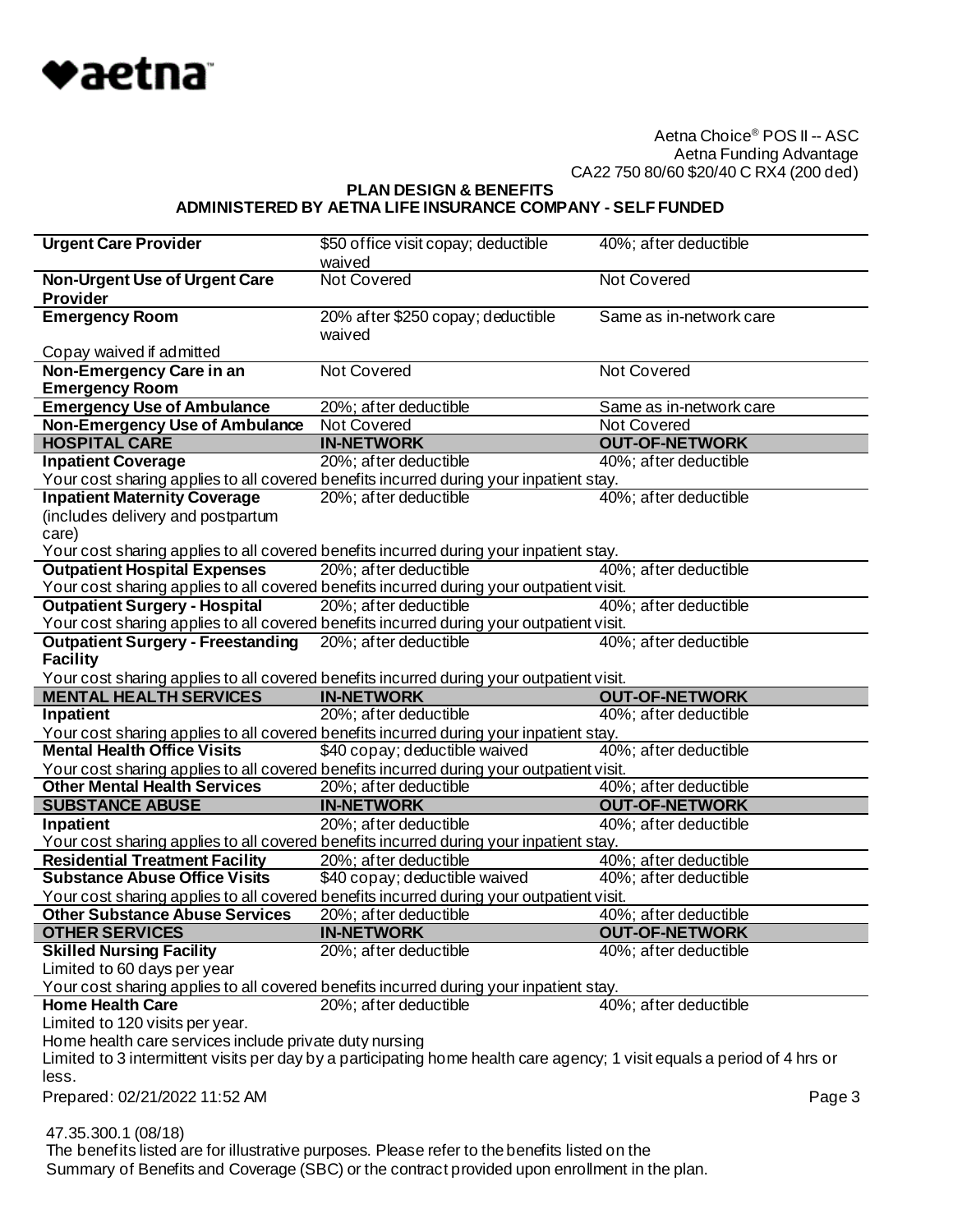

**PLAN DESIGN & BENEFITS**

# **ADMINISTERED BY AETNA LIFE INSURANCE COMPANY - SELF FUNDED**

| <b>Hospice Care - Inpatient</b>                                                                                                                                              | 20%; after deductible                                                                                     | 40%; after deductible              |
|------------------------------------------------------------------------------------------------------------------------------------------------------------------------------|-----------------------------------------------------------------------------------------------------------|------------------------------------|
|                                                                                                                                                                              |                                                                                                           |                                    |
| Your cost sharing applies to all covered benefits incurred during your inpatient stay.<br>40%; after deductible<br><b>Hospice Care - Outpatient</b><br>20%; after deductible |                                                                                                           |                                    |
|                                                                                                                                                                              | Your cost sharing applies to all covered benefits incurred during your outpatient visit.                  |                                    |
| <b>Private Duty Nursing</b>                                                                                                                                                  | Covered as part of Home Health                                                                            | Covered as part of Home Health     |
|                                                                                                                                                                              | Care                                                                                                      | Care                               |
|                                                                                                                                                                              | Each period of private duty nursing of up to 8 hours will be deemed to be one private duty nursing shift. |                                    |
| <b>Spinal Manipulation Therapy</b>                                                                                                                                           | \$40 copay; deductible waived                                                                             | 40%; after deductible              |
| Limited to 20 visits per year                                                                                                                                                |                                                                                                           |                                    |
| <b>Outpatient Short-Term</b>                                                                                                                                                 | \$40 copay; deductible waived                                                                             | 40%; after deductible              |
| Rehabilitation                                                                                                                                                               |                                                                                                           |                                    |
| Includes speech, physical, occupational therapy; limited to 60 visits per year                                                                                               |                                                                                                           |                                    |
| <b>Habilitative Physical Therapy</b>                                                                                                                                         | 20%; after deductible                                                                                     | 40%; after deductible              |
| <b>Habilitative Occupational Therapy</b>                                                                                                                                     | 20%; after deductible                                                                                     | 40%; after deductible              |
| <b>Habilitative Speech Therapy</b>                                                                                                                                           | 20%; after deductible                                                                                     | 40%; after deductible              |
| <b>Autism Behavioral Therapy</b>                                                                                                                                             | \$40 copay; deductible waived                                                                             | 40%; after deductible              |
| Combined with outpatient mental health visits                                                                                                                                |                                                                                                           |                                    |
| <b>Autism Applied Behavior Analysis</b>                                                                                                                                      | 20%; after deductible                                                                                     | 40%; after deductible              |
| Covered same as any other Outpatient Mental Health All Other benefit                                                                                                         |                                                                                                           |                                    |
| <b>Autism Physical Therapy</b>                                                                                                                                               | 20%; after deductible                                                                                     | 40%; after deductible              |
| <b>Autism Occupational Therapy</b>                                                                                                                                           | 20%; after deductible                                                                                     | 40%; after deductible              |
| <b>Autism Speech Therapy</b>                                                                                                                                                 | 20%; after deductible                                                                                     | 40%; after deductible              |
| <b>Durable Medical Equipment</b>                                                                                                                                             | 20%; after deductible                                                                                     | 40%; after deductible              |
| Diabetic Supplies -- (if not covered                                                                                                                                         | Covered same as any other medical                                                                         | Covered same as any other medical  |
| under Pharmacy benefit)                                                                                                                                                      | expense.                                                                                                  | expense.                           |
| <b>Affordable Care Act mandated</b>                                                                                                                                          | Covered 100%; deductible waived                                                                           | Covered same as any other expense. |
| <b>Women's Contraceptives</b>                                                                                                                                                |                                                                                                           |                                    |
| Women's Contraceptive drugs and                                                                                                                                              | Covered 100%; deductible waived                                                                           | Covered same as any other medical  |
| devices not obtainable at a                                                                                                                                                  |                                                                                                           | expense.                           |
| pharmacy                                                                                                                                                                     |                                                                                                           |                                    |
| <b>Infusion Therapy</b>                                                                                                                                                      | \$40 copay; deductible waived                                                                             | 40%; after deductible              |
| Administered in the home or                                                                                                                                                  |                                                                                                           |                                    |
| physician's office                                                                                                                                                           |                                                                                                           |                                    |
| <b>Infusion Therapy</b>                                                                                                                                                      | 20%; after deductible                                                                                     | 40%; after deductible              |
| Administered in an outpatient hospital                                                                                                                                       |                                                                                                           |                                    |
| department or freestanding facility                                                                                                                                          |                                                                                                           |                                    |
| <b>Acupuncture</b>                                                                                                                                                           | \$20 copay; deductible waived                                                                             | 40%; after deductible              |
| Limited to 10 visits per year                                                                                                                                                |                                                                                                           |                                    |
| Gene-based, Cellular, and other                                                                                                                                              | Your cost sharing is based on the                                                                         | Not Covered                        |
| Innovative Therapies (GCIT™)                                                                                                                                                 | type of service and where it is                                                                           |                                    |
|                                                                                                                                                                              | performed                                                                                                 |                                    |
|                                                                                                                                                                              | \$50 copay; deductible waived for                                                                         |                                    |
|                                                                                                                                                                              | gene therapy drugs, if applicable                                                                         |                                    |
|                                                                                                                                                                              | In-network coverage is provided at                                                                        |                                    |
|                                                                                                                                                                              | GCIT™ designated facilities only.                                                                         |                                    |
| <b>Vision Eyewear</b>                                                                                                                                                        | Not Covered                                                                                               | Not Covered                        |

Prepared: 02/21/2022 11:52 AM **Page 4** 

 47.35.300.1 (08/18) The benefits listed are for illustrative purposes. Please refer to the benefits listed on the Summary of Benefits and Coverage (SBC) or the contract provided upon enrollment in the plan.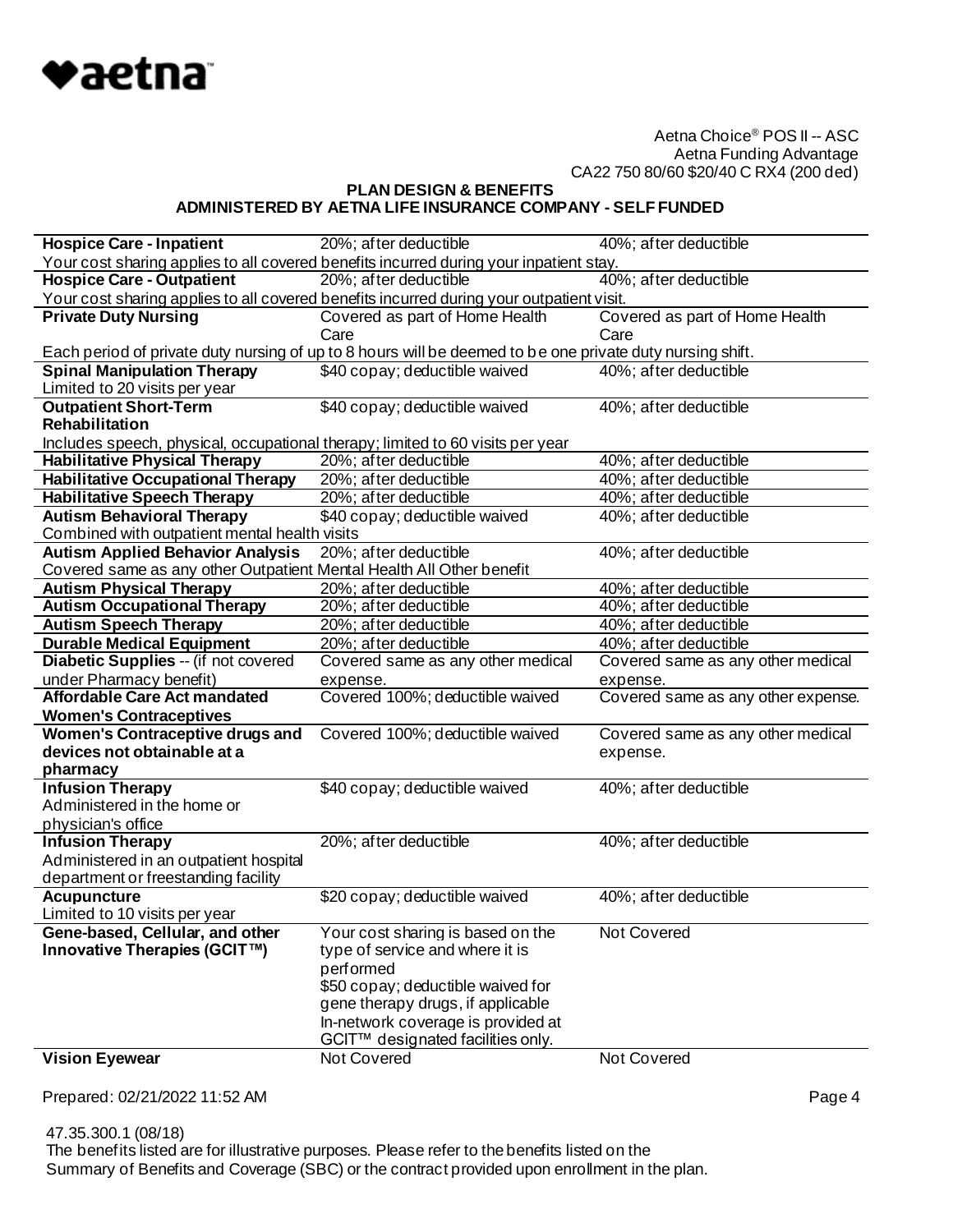

**PLAN DESIGN & BENEFITS**

#### **ADMINISTERED BY AETNA LIFE INSURANCE COMPANY - SELF FUNDED**

| <b>Transplants</b>                                                                                                                                                                                           | 20%; after deductible                                                 | 40%; after deductible             |
|--------------------------------------------------------------------------------------------------------------------------------------------------------------------------------------------------------------|-----------------------------------------------------------------------|-----------------------------------|
|                                                                                                                                                                                                              | Preferred coverage is provided at an<br>IOE contracted facility only. |                                   |
| <b>Bariatric Surgery</b>                                                                                                                                                                                     | <b>Not Covered</b>                                                    | <b>Not Covered</b>                |
|                                                                                                                                                                                                              |                                                                       |                                   |
| <b>FAMILY PLANNING</b>                                                                                                                                                                                       | <b>IN-NETWORK</b>                                                     | <b>OUT-OF-NETWORK</b>             |
| <b>Infertility Treatment</b>                                                                                                                                                                                 | Your cost sharing is based on the                                     | Your cost sharing is based on the |
|                                                                                                                                                                                                              | type of service and where it is                                       | type of service and where it is   |
|                                                                                                                                                                                                              | performed                                                             | performed                         |
| Diagnosis and treatment of the underlying medical condition only.                                                                                                                                            |                                                                       |                                   |
| <b>Comprehensive Infertility Services</b>                                                                                                                                                                    | <b>Not Covered</b>                                                    | <b>Not Covered</b>                |
| Artificial insemination and ovulation induction                                                                                                                                                              |                                                                       |                                   |
| <b>Advanced Reproductive</b>                                                                                                                                                                                 | Not Covered                                                           | <b>Not Covered</b>                |
| <b>Technology (ART)</b>                                                                                                                                                                                      |                                                                       |                                   |
| In-vitro fertilization (IVF), zygote intrafallopian transfer (ZIFT), gamete intrafallopian transfer (GIFT), cryopreserved<br>embryo transfers, intracytoplasmic sperm injection (ICSI), or ovum microsurgery |                                                                       |                                   |
|                                                                                                                                                                                                              |                                                                       |                                   |
| Vasectomy                                                                                                                                                                                                    | Your cost sharing is based on the                                     | 40%; after deductible             |
|                                                                                                                                                                                                              | type of service and where it is<br>performed                          |                                   |
| <b>Tubal Ligation</b>                                                                                                                                                                                        | Covered 100%; deductible waived                                       | 40%; after deductible             |
| <b>PHARMACY</b>                                                                                                                                                                                              | <b>IN-NETWORK</b>                                                     | <b>OUT-OF-NETWORK</b>             |
|                                                                                                                                                                                                              |                                                                       |                                   |
|                                                                                                                                                                                                              |                                                                       |                                   |
| <b>Pharmacy Plan Type</b>                                                                                                                                                                                    | Advanced Control Plan - Aetna                                         |                                   |
| <b>Preferred Generic Drugs</b><br>Retail                                                                                                                                                                     |                                                                       | Not Covered                       |
| <b>Mail Order</b>                                                                                                                                                                                            | \$10 copay<br>$$20$ copay                                             | Not Applicable                    |
| <b>Preferred Brand-Name Drugs</b>                                                                                                                                                                            |                                                                       |                                   |
| Retail                                                                                                                                                                                                       | \$30 copay                                                            | Not Covered                       |
| <b>Mail Order</b>                                                                                                                                                                                            | \$60 copay                                                            | Not Applicable                    |
| Non-Preferred Generic and Brand-Name Drugs                                                                                                                                                                   |                                                                       |                                   |
| Retail                                                                                                                                                                                                       | \$55 copay                                                            | <b>Not Covered</b>                |
| <b>Mail Order</b>                                                                                                                                                                                            | $$110$ copay                                                          | Not Applicable                    |
| <b>Specialty Drugs</b>                                                                                                                                                                                       |                                                                       |                                   |
| <b>Preferred Specialty</b>                                                                                                                                                                                   | 30%                                                                   | Not Covered                       |
|                                                                                                                                                                                                              | Maximum \$250                                                         |                                   |
| <b>Non-Preferred Specialty</b>                                                                                                                                                                               | 30%<br>Maximum \$250                                                  | Not Covered                       |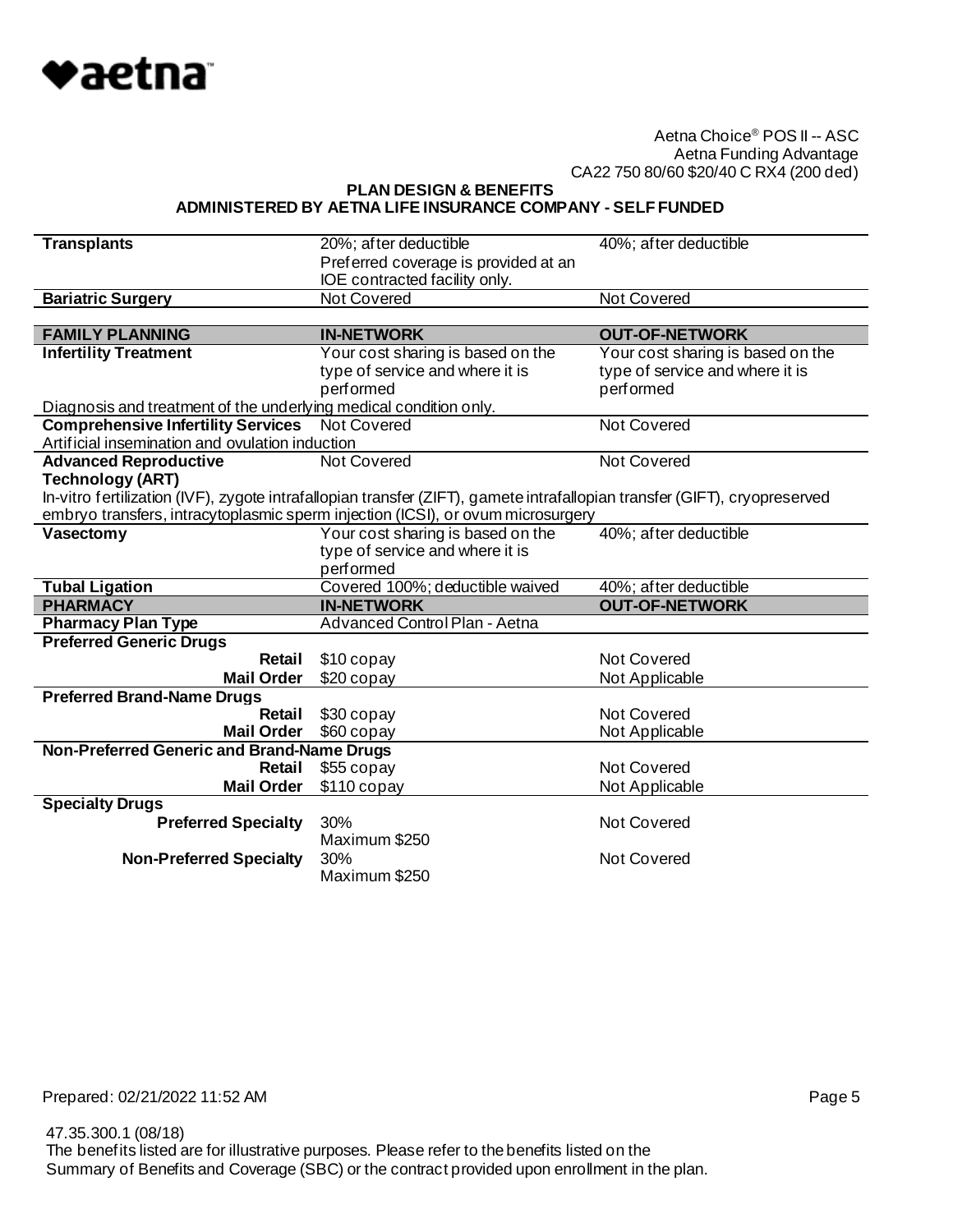

#### **PLAN DESIGN & BENEFITS ADMINISTERED BY AETNA LIFE INSURANCE COMPANY - SELF FUNDED**

| <b>Pharmacy Day Supply and Requirements</b>     |                                                                                                                          |
|-------------------------------------------------|--------------------------------------------------------------------------------------------------------------------------|
| Retail                                          | Up to a 30 day supply from Aetna National Network                                                                        |
| <b>Mandatory Maintenance Choice</b>             | After two retail fills, members are required to fill a 90-day supply of                                                  |
|                                                 | maintenance drugs at CVS Caremark® Mail Service Pharmacy or at a CVS                                                     |
|                                                 | Pharmacy. Otherwise, the member will be responsible for 100 percent of the                                               |
|                                                 | cost-share.                                                                                                              |
|                                                 |                                                                                                                          |
| <b>Opt Out</b>                                  | The member must notify us of whether they want to continue to fill at a                                                  |
|                                                 | network retail pharmacy by calling the number on the member ID card.                                                     |
| <b>Specialty</b>                                | Up to a 30 day supply                                                                                                    |
|                                                 | All prescription fills must be through our preferred specialty pharmacy                                                  |
|                                                 | network.                                                                                                                 |
|                                                 | Aetna Control Formulary Aetna Insured List                                                                               |
| Deductible waived for generics                  |                                                                                                                          |
|                                                 | Choose Generics with Dispense as Written (DAW) override - The member pays the applicable copay. If the                   |
|                                                 | physician requires brand-name, member would pay brand-name copay. If the member requests brand-name when a               |
|                                                 | generic is available, the member pays the applicable copay plus the difference between the generic price and the         |
| brand-name price.                               |                                                                                                                          |
|                                                 | Plan Includes: Diabetic supplies and Contraceptive drugs and devices obtainable from a pharmacy.                         |
|                                                 | A limited list of over-the-counter medications are covered when filled with a prescription.                              |
|                                                 | Includes sexual dysfunction drugs for females and males, including daily dose, additional 6 tablets a month for males    |
| for erectile dysfunction.                       |                                                                                                                          |
| Oral fertility drugs included.                  |                                                                                                                          |
| Oral chemotherapy drugs covered 100%            |                                                                                                                          |
| Precertification and quantity limits included   |                                                                                                                          |
| Step Therapy included                           |                                                                                                                          |
| Seasonal Vaccinations covered 100% in-network   |                                                                                                                          |
|                                                 |                                                                                                                          |
| Preventive Vaccinations covered 100% in-network |                                                                                                                          |
|                                                 | Affordable Care Act mandated female contraceptives and preventive medications covered 100% in-network.                   |
| <b>Prescription Drug Per Year</b>               | \$200 Individual<br>\$200 Individual                                                                                     |
| Deductible (must be satisfied before            |                                                                                                                          |
| any drug benefits are paid)                     |                                                                                                                          |
|                                                 | \$400 Family<br>\$400 Family                                                                                             |
|                                                 | All covered pharmacy expenses accumulate toward both the preferred and non-preferred pharmacy deductible.                |
|                                                 | Unless otherwise indicated, the pharmacy deductible must be met prior to pharmacy benefits being payable. Once           |
|                                                 | family pharmacy deductible is met, all family members will be considered as having met their pharmacy deductible for     |
| the remainder of the year                       |                                                                                                                          |
| <b>GENERAL PROVISIONS</b>                       |                                                                                                                          |
| <b>Dependents Eligibility</b>                   | Spouse, children from birth to age 26 regardless of student status.                                                      |
|                                                 | Plans are provided by: Aetna Life Insurance Company. While this material is believed to be accurate as of                |
| the production date, it is subject to change.   |                                                                                                                          |
|                                                 | Health benefits and health insurance plans contain exclusions and limitations. Not all health services are covered.      |
|                                                 | See plan documents for a complete description of benefits, exclusions, limitations and conditions of coverage. Plan      |
|                                                 | features and availability may vary by location and are subject to change. Providers are independent contractors and      |
|                                                 | are not our agents. Provider participation may change without notice. We do not provide care or guarantee access to      |
| health services.                                |                                                                                                                          |
|                                                 | The following is a list of services and supplies that are <i>generally</i> not covered. However, your plan documents may |
|                                                 | contain exceptions to this list based on state mandates or the plan design or rider(s) purchased by your employer.       |
|                                                 |                                                                                                                          |
| Prepared: 02/21/2022 11:52 AM                   | Page 6                                                                                                                   |
| 47.35.300.1 (08/18)                             |                                                                                                                          |

 The benefits listed are for illustrative purposes. Please refer to the benefits listed on the Summary of Benefits and Coverage (SBC) or the contract provided upon enrollment in the plan.